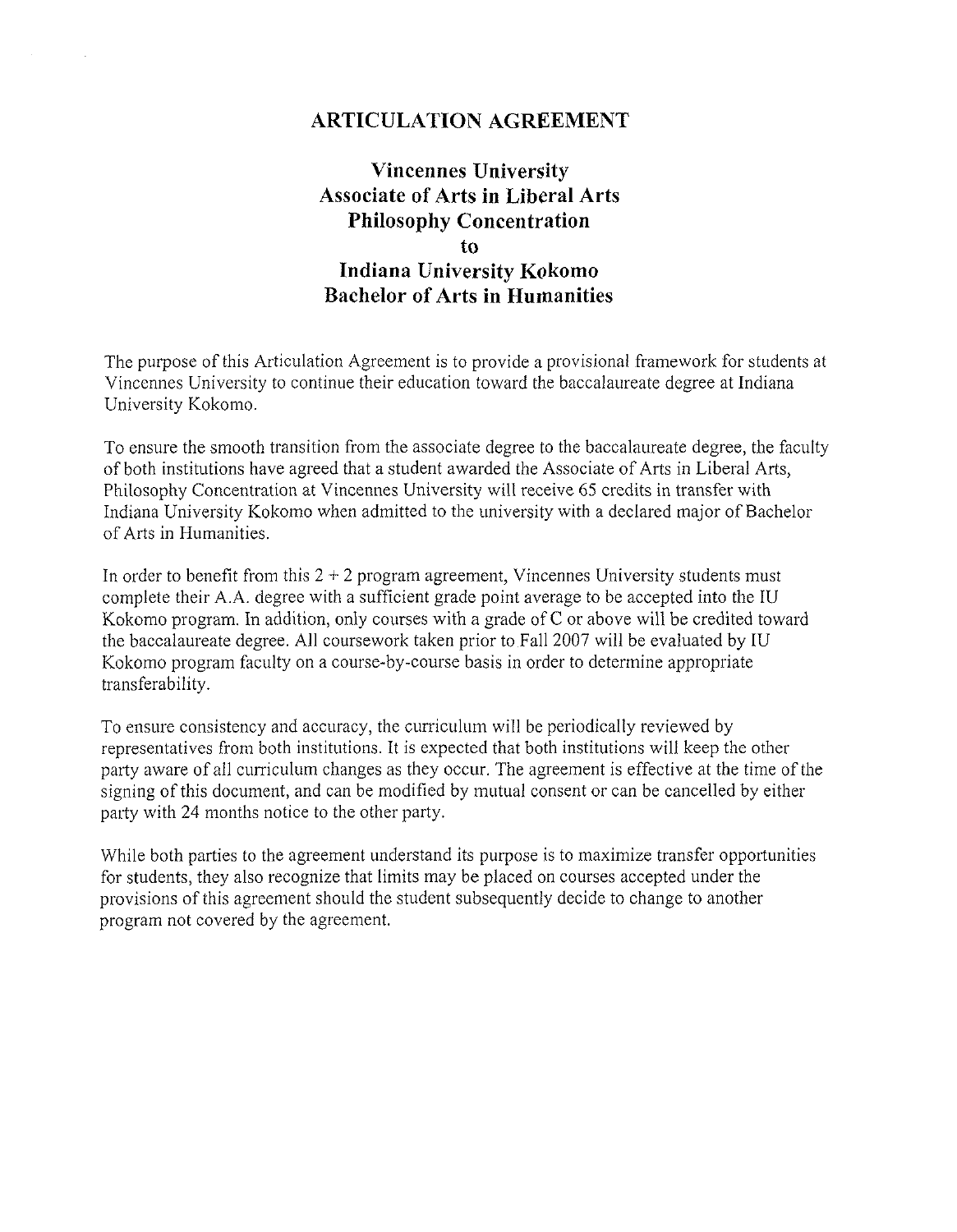Bernard Verkamp<br>Date Department Chair, Philosophy

Ronald M. Davis, Ph.D. Date Provost

**Vincennes University 1988 Indiana University Kokomo** 

Ann M. Cameron  $\sigma/$ 

Ann Cameron, Ph. D. Chair, Department of Humanities

 $1/10/07$ seche Date

Phillip E. Pierpont, Ph.D.<br>
Date Susan Sciame-Giesecke, Ph. D.<br>
Dean of Humanities Dean of Arts and Sciences Dean of Arts and Sciences

Date

**Stuart Green** Vice Chancellor for Academic Affairs

Ruth J. Person, Ph. D. Date Chancellor